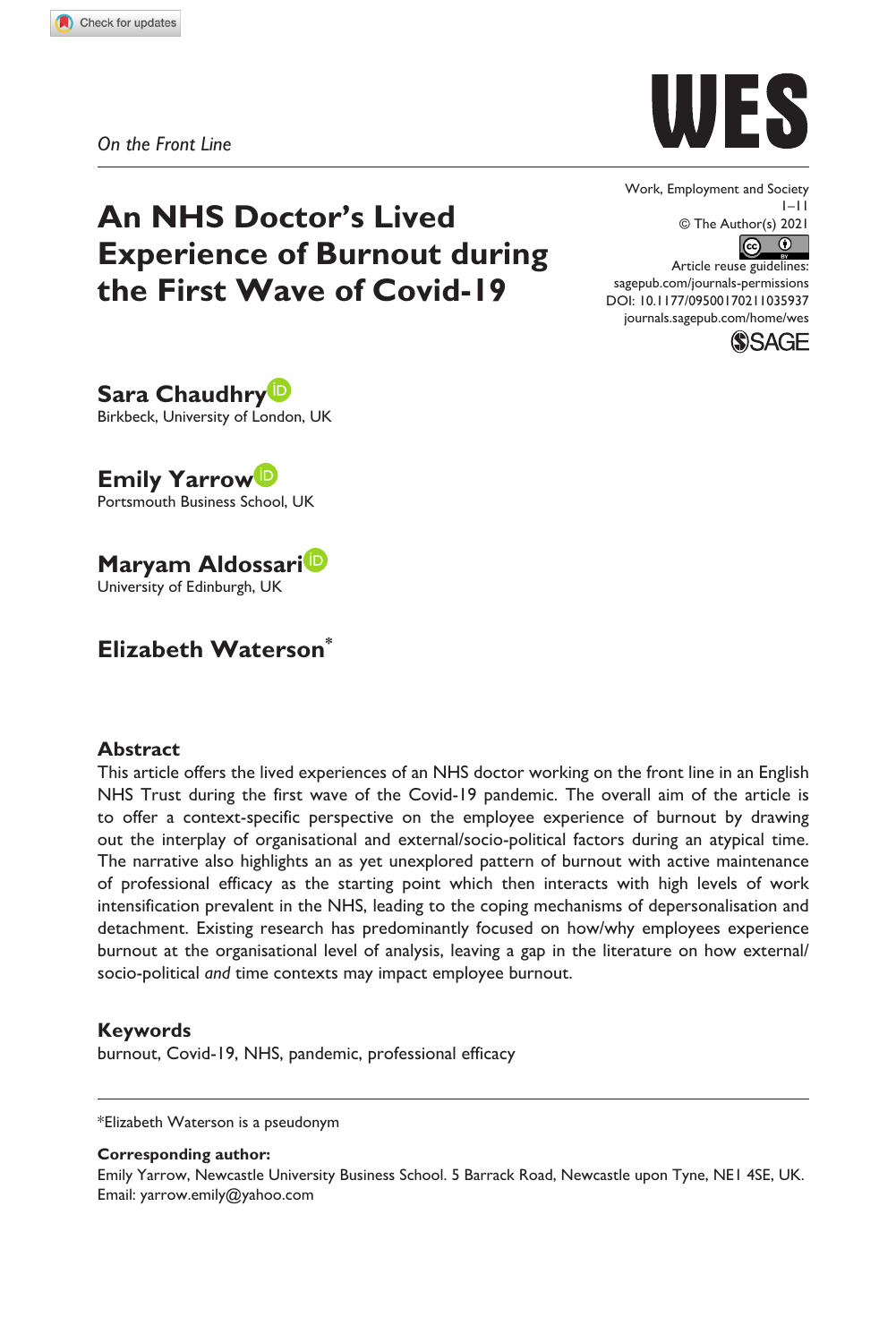### **Introduction**

This personal account of Dr Elizabeth Waterson's work on the front line in an English NHS Trust during the first wave of the Covid-19 pandemic, including her contracting the virus, aims to highlight the unique manifestation of burnout during atypical times. Job burnout refers to mental, emotional and physical exhaustion (Cordes and Dougherty, 1993) and is seen less as a medical condition and more as a syndrome specifically tied to occupational stressors (World Health Organization (WHO), 2019). This emphasis on job-related stress distinguishes burnout from the more meta-category of stress and emphasises specific types/patterns of stress that arise in response to high levels of uncertainty or because highly significant work outcomes are at stake (Cordes and Dougherty, 1993). Burnout is commonly conceptualised through three key components: emotional exhaustion and energy depletion, depersonalisation and increased mental distance from one's job, as well as diminished professional efficacy, including reduced employee expectations from the organisation (Cordes and Dougherty, 1993; Maslach, 1998; Maslach and Jackson, 1981; WHO, 2019). Extant research has effectively highlighted how burnout has serious, long-term consequences such as depleted energy levels (Deery et al., 2011), loss of creativity and commitment (Cordes and Dougherty, 1993; Moore, 2000), disengagement (Schaufeli and Bakker, 2004), absenteeism (Firth and Britton, 1989), and decline in job performance (Maslach and Jackson, 1981). In this article Dr Waterson's lived experience is mobilised to extend burnout research in two key ways.

Burnout is highlighted as being intrinsically tied to context, which requires going beyond the oft-considered organisational context, to also consider socio-political narratives and time. Much of the extant burnout literature predominantly focuses on the organisational level of analysis, highlighting the implications of different occupational and/or workplace contexts, organisational policies and the nature of work on burnout (Castanheira and Chambel, 2010; Deery et al., 2011; Fan et al., 2014; WHO, 2019). Some research has explored the impact of extra-organisational shocks such as financial uncertainty, market collapses, and weak labour markets on employee experience of burnout (Hyman et al., 2005; Strauss-Kahn, 2020). However, it is argued here that a much broader range of socio-political factors such as changes in public policy, the degree of governmental support/lack thereof for the employer, public opinion and so on may also impact employee experience of burnout.

An emphasis on context specificity also necessitates an explicit acknowledgement of time, since both organisational policies and environmental factors are rarely static over time. Given this theoretical objective, an NHS frontline employee's experience of burnout, specifically during the first wave of the Covid-19 pandemic in the UK (that is, the March–July 2020 period – Davillas and Jones, 2021), is uniquely suited to simultaneously exploring organisational, environmental *and* time contexts. Therefore, this firstperson account highlights the specific organisational backdrop of the NHS, which is typified by high workloads, funding pressures, shortages of essential equipment and supplies, high levels of burnout, and secondary traumatic stress (British Medical Association (BMA), 2020; McKinley et al., 2020; Montgomery et al., 2019), as well as a multi-dimensional experience of work intensification (Granter et al., 2019), even pre-pandemic.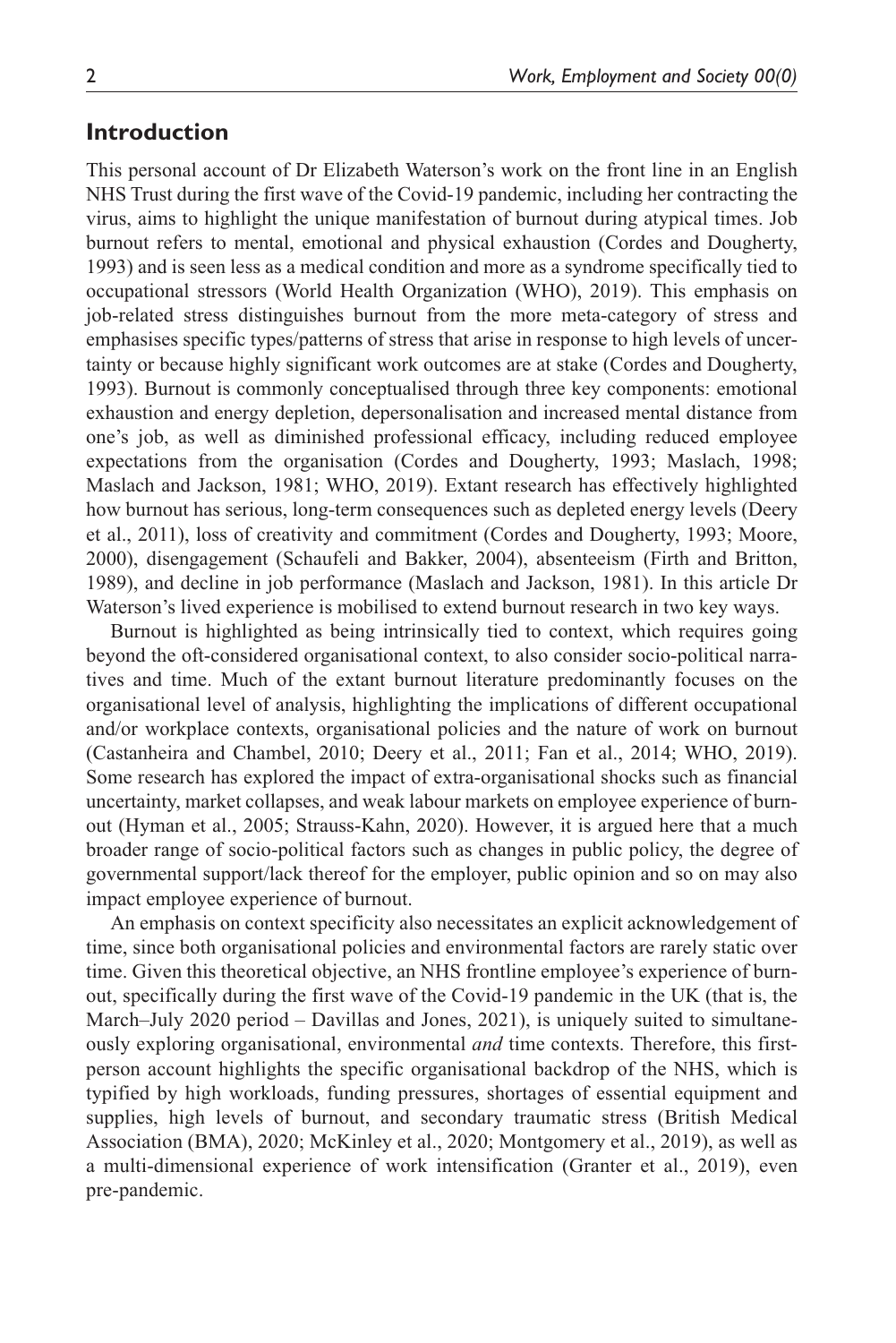Additionally, the specific environmental and time context of the pandemic's first wave, characterised by a lack of understanding of the virus itself, and slow governmental response is explored. Differential organisational practices, the rapid spread of the virus and high death rates, alongside severe shortages of personal protective equipment (PPE) for medical staff and inadequate acute/intensive care facilities (Costello, 2020; Krishna, 2020; Lovett, 2021; The Guardian, 2021) are also investigated. Most notably in the first wave of Covid-19 in the UK, there was no available vaccine, and people were entering lockdown for the first time. There were no previous wave reference points or previous learnings from the NHS context specifically, as the virus began to spread around the world.

A second theoretical objective of this article is to highlight a previously unexplored *pattern of burnout.* Burnout research highlights that all three components (highlighted in the definition) are distinctive (Cordes and Dougherty, 1993) and interact with each other to create varied patterns of burnout. For example, research has shown that emotional exhaustion because of excessive work demands can lead to depersonalisation as a coping mechanism which, in turn, may result in feelings of professional inadequacy and reduced professional efficacy (Leiter and Maslach, 1988). Golembiewski (1989) highlighted an alternative pattern whereby high levels of depersonalisation reduce personal/professional efficacy, which in turn may induce emotional exhaustion. We contend that rather than adopting extant work's treatment of reduced professional efficacy as an *outcome* of job burnout (Greenglass et al., 2003; Hsieh and Chao, 2004; Jung and Kim, 2012), professional efficacy should instead be reconceptualised as a key factor in the *process* of burnout itself (Handy, 1988; Leiter, 1992).

Dr Waterson's account highlights a distinctive and previously unconsidered pattern of burnout whereby active preservation/maintenance of professional efficacy was in fact the starting point of her experience of burnout. This maintenance of, rather than reduction in, professional efficacy necessitates a more expansive re-conceptualisation of this particular dimension of burnout. Professional efficacy has been defined as 'a sense of professional accomplishment and competence' which diminishes because of burnout, thus reducing employees' ability to perform their job tasks, negatively impacting perceptions of their own role performance and productivity, and engendering feelings of personal deficiency (Greenglass et al., 2003: 582). This emphasis on *reduced* professional efficacy within the Maslach Burnout Inventory (MBI) (Maslach, 1998; Maslach and Jackson, 1981), considered the gold standard of burnout research, is problematic because it does not account for broader 'social and non-social aspects of professional accomplishment' (Bresó et al., 2007: 462). Therefore, the extant literature fails to recognise how in certain work contexts, such as those characterised by highly significant work outcomes like the loss of/preservation of human life, a strong professional identity, and the application of a moral code at work, there may be active preservation/maintenance of professional efficacy.

The first section below highlights the specific context of Dr Waterson's experience of burnout – with organisational factors such as longer working hours, changes in job roles, different shift patterns and work procedures, intra-organisational differentials (between an acute unit and palliative care), and difficulty in establishing rapport with patients and families, interacting with environmental factors (that is, delayed/inconsistent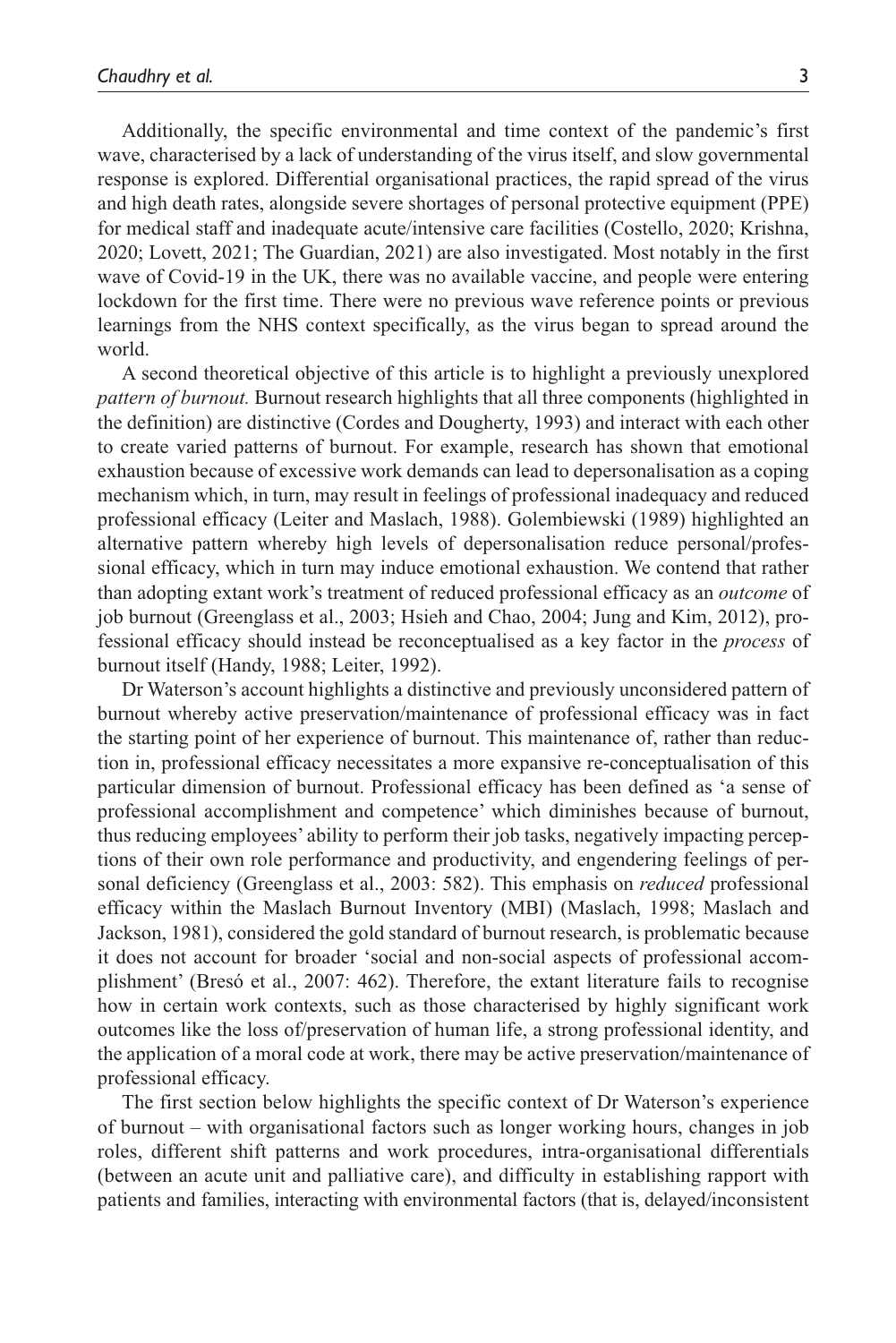governmental response, inadequate provision of PPE and testing and, low public compliance during lockdowns). This multi-dimensional context of burnout is embedded within the specific time context of the first wave of the Covid-19 pandemic in the UK. The second section highlights Dr Waterson's unique pattern of burnout with active maintenance of professional efficacy as the starting point, which then interacted with work intensification involving both high emotional intensity, given the uncertainty surrounding the virus, and organisational intensity of changed work processes and longer work hours (Granter et al., 2019), to induce depersonalisation and detachment as a coping mechanism.

### **Factors affecting burnout – A context-based narrative**

I'm a GP registrar trainee. I'd been interested in medicine since I was a child. My parents were also keen for me to be a doctor but I wanted to do other stuff. So, I did a different undergraduate degree and then a post-grad in another area. Eventually I did medicine. . . I qualified in 2014, and I've been working in this NHS Trust since then. I'm on a rotational job, so I swap jobs every six months and work in different departments.

At the start of the pandemic I was working in the acute medical unit, but then rotated in the middle of it so I now work in a hospice with palliative patients. But even after my rotation, I continued to do some locum shifts in my free time on the acute medical unit. We are only contracted for a certain number of hours. The European working regulations are set to 48 hours a week so, they couldn't break that. You can only break that by volunteering to do locum shifts. So, I did a few extras – quite a lot of people took on locum shifts wherever they could. I didn't feel forced into it at all . . . I did feel morally that I should make an effort to try and do more shifts because they were desperately short of staff as people started getting sick at a higher rate. But annual leave got cancelled. Shift patterns changed . . . lots of people were redeployed. Differences (from a normal working day) are. . . we have different assessments for the way we assess patients, shortened forms. We have different admissions criteria. We're Covid testing all patients when they arrive. We have limitations on visitors. We have much less staff in the department, because a lot of people are now working from home. We wear scrubs instead of normal clothes. Meetings and things are now at least two metres apart and we have people joining in via Zoom. The communication we've had from the General Medical Council about . . . exams and how things will change within GP practice and stuff suggests that we're still going to have significant differences in how we work for another year at least.

While working in the main hospital in my original department I felt supported and everybody was making a massive effort. But the job I moved into, where I work currently, I felt they were behind in following government advice . . . basically we were being told not to use PPE. They just kept saying, oh the nurses will get scared if you wear the PPE, because then they'll think they've got to wear it. And I was like, well I think they should be wearing it, the government says so. I just couldn't understand it. I sought advice from the Royal College of GPs, I sought advice from the British Medical Association about it, and they all came back with the same response. . . you should be wearing PPE, I don't know why you're being told specifically not to. I ended up getting so stressed I (had to) stay off work for a couple of weeks.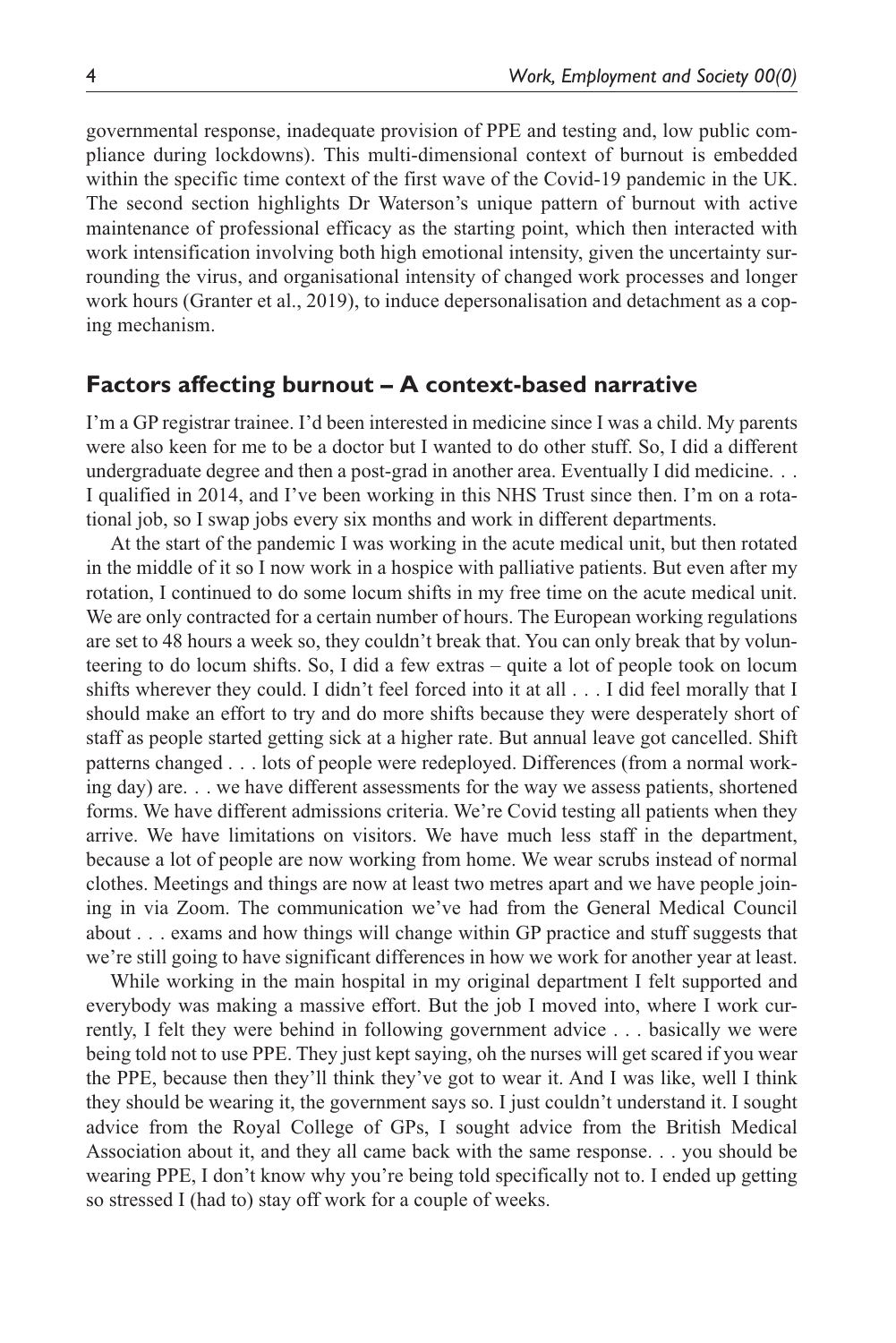I don't know whether it was misinterpretation or whether it was financial. Their funding is different, therefore, they have to pay for all their masks and all that kind of stuff because they kept going on about that it's expensive. But I was dreading going into work when we had the issues of not having the PPE. I definitely felt unsafe. There were eight ward doctors in that department and six had been ill with Covid, two having (had to) go to hospital. Yet you're all sharing offices, sharing computers with no PPE. I got extremely stressed about that, and it tipped my mental health into a very bad place. I'd already been off sick (with Covid-19) so my fear was not of getting it again, because I'd already had it. . . (but) I found it difficult because nobody really had the balls to say anything. I tried to escalate the issue following the appropriate channels and I got lots of different answers and some conflict back at me and I actually got quite worried about it. My fear was, if nobody's wearing PPE, we're potentially spreading it to patients, to family that's still visiting. That felt unsafe and morally and ethically wrong. I became so stressed I even phoned the British Medical Association helpline to talk it through with somebody independent from work or home. I didn't find (that conversation) very helpful though.

Also, once we were in the masks that was really hard . . . it can be difficult communicating and establishing rapport or trust. We had for example in my department, a patient at the end of his life who was deaf, and could only lip read. He found it very difficult to read as well, so, holding up sign boards wouldn't work. It's even hard to talk to (other) staff when all you can see is their eyes, because you take a lot stuff from facial expression. Trying to get across empathy and understanding using only your eyes while you're wearing goggles. It is really hard to gain any kind of trust. (Also) we talked through. . . potentially stressful. . . scenarios. . . Like if somebody had a cardiac arrest, what do you do, do you go and treat them, or do you run off and get your PPE.

I think the government generally responded in the right direction. They talked to the right people and tried to get scientific answers. But I think the messages – how they communicated with the public wasn't particularly good or consistent. So, everybody just became confused and when people become confused they just go, f\*\*\* it! I'm also not convinced the general public really ever understood what 'flattening the curve' meant. As people started to come out and break the lockdown, yeah, of course it made us irritated and annoyed and frustrated that people weren't taking it seriously. Because you would be in hospital seeing patients really suffering and people being really sick and knowing that there's a lot of people outside just not taking it seriously. There'll be these traumatic shifts and traumatic deaths and people not being able to see their loved ones as they passed away . . . and then there were people sitting on the beach.

Ultimately, I'll blame (the government) for leading our country into this. I think they were slow on isolating people coming into the country. I don't understand why throughout the whole spike. . . March, April we were still having airplanes land from all over the world and nobody was being quarantined. The NHS did planning exercises a couple of years ago and suggested we need this amount of PPE etc. Yet the government ignored that, and only bought some of the stuff and didn't buy the rest, and then we were short. Well, of course we were going to be short! So, that was really frustrating. There was also an awful lot of chat about testing . . . but the reality was very different from what they were announcing. Mistakes were made . . . we didn't buy the tests, we didn't have them, so you can't use something if you haven't got it! Then they said, oh yeah, now ALL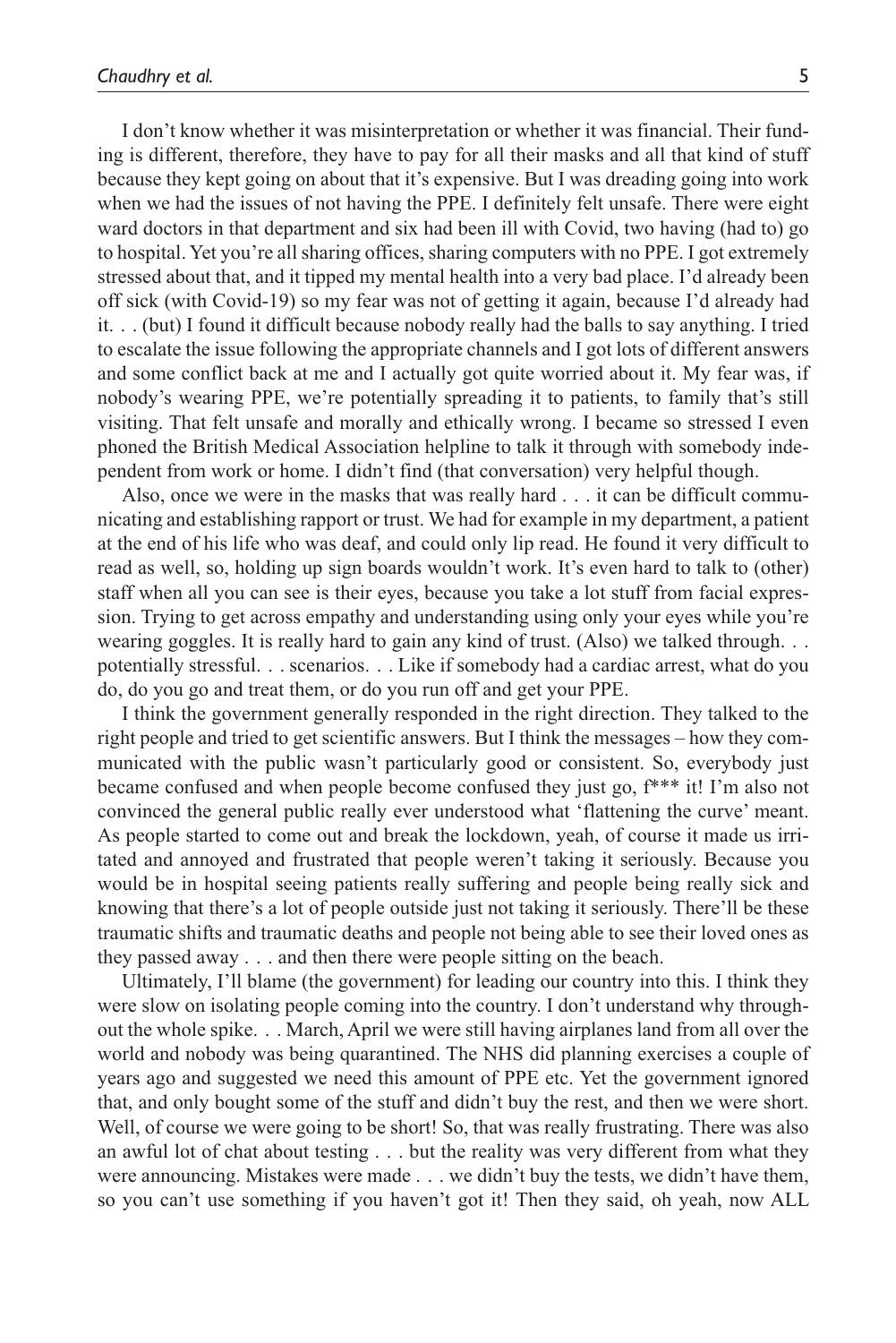frontline staff are being tested. In our hospital we've got so many people. . . that includes porters, nurses, catering. . . (only) 20 staff per day were being tested to begin with. In my department that meant three members of staff per day . . . out of hundreds. They were dropping headlines saying, we're up to a hundred thousand tests per day. Now I knew that wasn't true, because a close friend of mine was working on the test roll-out for the government at the time. So, I had a bit of behind-the-scenes knowledge and how they were fudging the numbers on postal testing and things like that.

There was so much funding suddenly released for the NHS which you could be cynical about, because they've been withholding it for years and saying they didn't have it. I also got bored of watching press conferences. To begin with I really liked them, there was sense coming out of them. Then things start just going all over the place and you could see it was becoming more political than scientific-based. I just felt kind of helpless, frustrated. . . that everybody's arguing about all these different points. And in the end, I can't really do anything about it. So, for my own sanity and my own mental health and stress levels, it was a case for me of withdrawing. Because I can't change, in my level and my grade and my job, I can't change what they're going to do. All I can do is do my job and deal with what comes next.

# **Maintenance of professional efficacy and Dr Waterson's pattern of burnout**

The pandemic doesn't make me regret being a doctor. The government's attitude towards the NHS. . .has made me question my career choice many times, but that was pre-Covid as well. Ultimately, we're all within our rights to not go to work if we don't want to . . . because we're scared. But I don't think any of us would do that. We all came into healthcare because we wanted to help people and so. . .you have to get on with it. . . (you've) got to have a professional face. So right now, I'm more irritable and impatient than I would have been before . . . but more so after work. At work I wouldn't let that happen. I don't get stressed or overwhelmed that often at work. I feel more stress when I'm at home, not related to home-life, but generally because I'm thinking about work then. When I'm at work I get on with it, it's only once I reflect afterwards that I can get quite stressed. I've always been very different around patients. I can be really low, irritable. . . around anybody, but if I'm put in front of a patient that I think actually needs looking at, I'm a very different person. I can have the patience of a saint around patients. When you join the NHS, you sign up to keep other people safe. I guess as a healthcare professional. . . *we're* not superheroes, but. . . the NHS is a bit of a superhero itself.

Working during the lockdown . . . I was relieved to begin with, before I was ill, because it gave me a sense of normality. I was still getting up and going to work. I enjoyed the fact that I had a job, you know I was a key worker, that I could try and make a difference. It feels nice when you were working really hard and you think. . . people are appreciating us . . . and recognise that our job is quite valuable. But, nothing's changed though. You did your job before, and you do your job now. Yes, our risk has gone up of being ill. But then, be it police, fire fighters, healthcare, armed forces we've always been at risk of diseases or injuries from work anyway.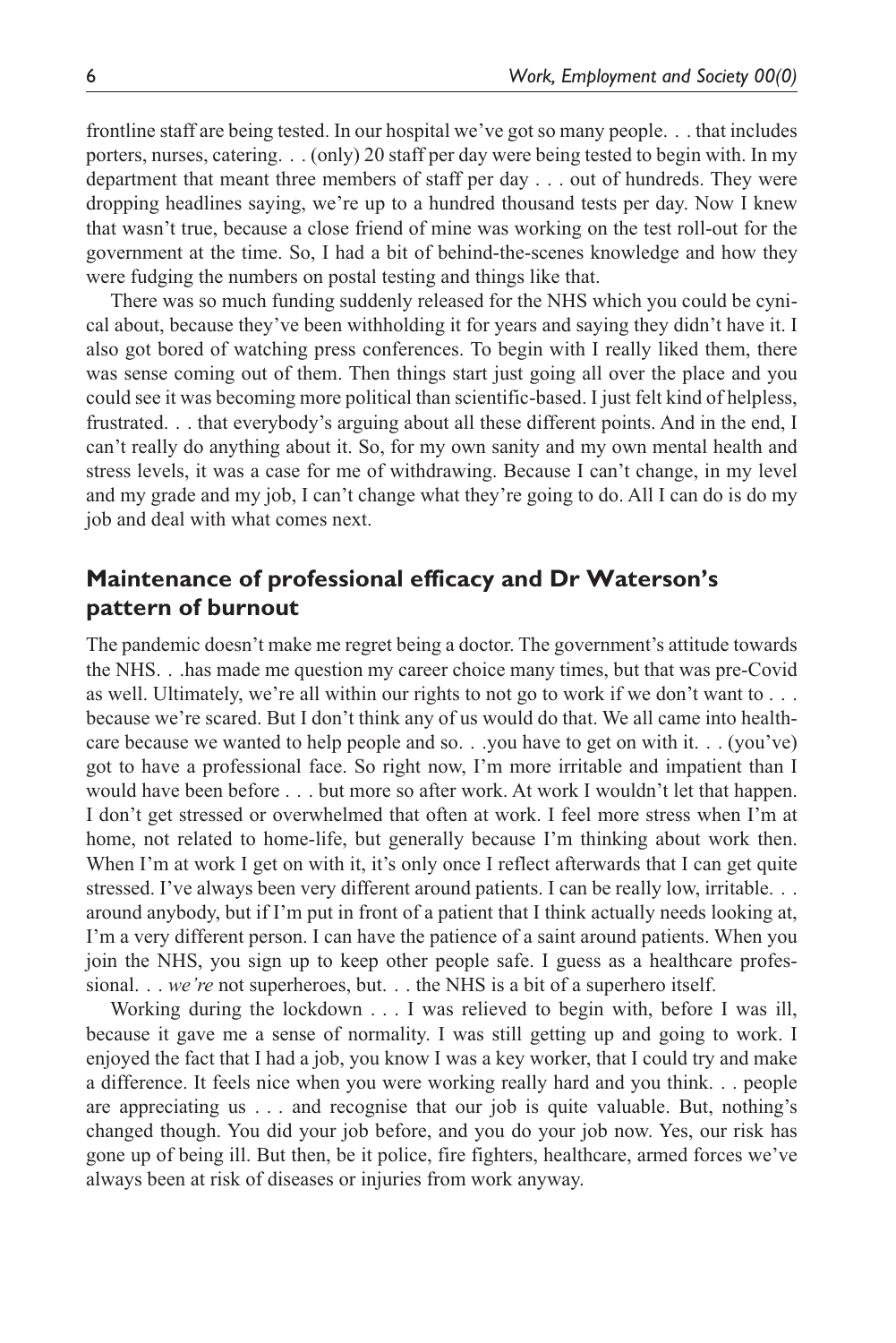There was so much change that had to happen so quickly that Covid just kind of took over. Things changed so quickly from one week to another, sometimes one day to another, so it was literally just work, sleep, work, sleep. And in the back of your mind you are just waiting – oh God is the next shift going to be the one where we're completely overwhelmed and completely flooded with patients. So, yeah, there was definitely anxiety and fear of the unknown before going into work sometimes. The patients and the staff . . . everybody has just got this level of fear and not understanding the complications that go with this illness. I think everybody's on edge. We've all got a background level of anxiety that's higher than what it would have been. Having to be professional, being at work longer, things being more intensive, generally more emotional. I've had to have more difficult conversations with patients, relatives and families. . . like, I'm sorry, you cannot come and see your dying mother because you're only allowed one visitor and that's the next of kin and that's your father, so you can't come. Or in the early days when nobody could come in the hospitals at all. It's difficult trying to explain why somebody who was very well, is suddenly very sick. Because it's not like they know they've had an accident or they. . . have cancer. It's a new disease and new circumstances.

People are looking for someone to blame. . . so those conversations have been more difficult, because you're carrying a lot more of other people's anxieties a lot more of the time. Somebody would come into the acute hospital just slightly unwell, they'd be admitted with something non-Covid related, but the chances were they were going to potentially catch Covid and die very quickly if they did catch it. So, you're now trying to have a conversation with a patient and a family about, have you thought about dying? No, I'm 54, I'm 55, I've no thoughts of dying yet! Well, sorry but we're going to have to have that conversation now, because you're not going to have any relatives visiting you, you might get it and then you might die. So, then you try to encourage sensible conversations with family (of patients) about do they want to be on a ventilator, is there a will, have they written one, do they want a funeral, do they want to be buried or cremated? Trying to broach this with family and friends (of patients) is difficult. They're all appreciative of it in the end, because they're useful conversations, but it is stressful. These kind of things weigh on your shoulders quite a bit.

During the entire time there was also a sense of inevitability. I think we (medical staff) all just assumed that we were going to get it because you can't do social distancing at work in the hospital. You'll always be within two metres of somebody for more than 10 minutes. And if one person's got it, it spreads quite rapidly. So, in my department, of maybe about 60 of us, there was at least one person every couple of days having to go off and isolate. You obviously also think. . . oh God if they're sick, I was at work with them on their last shift, am I going to get it now kind of thing. So, we would just mutter our risk factors at each other. Well, I'm not diabetic, well I'm not this and not that, hopefully I'll be fine. It was like weighing up a probability, like you would with a patient. . . of risks, of. . . are they coming back, are they not? Through it all we just tried to keep each other buoyant with a lot of humour and videos and memes and dark humour and silly jokes.

Certainly, at the start, maybe a little less now though, it was very hard to switch off. Work became everything. Then sleeping in order to be ready for work again. Also dealing with the higher intensity and the worry. You get more tired and then getting Covid itself, that wiped me out for weeks. My mood's just flattened. I haven't done any exercise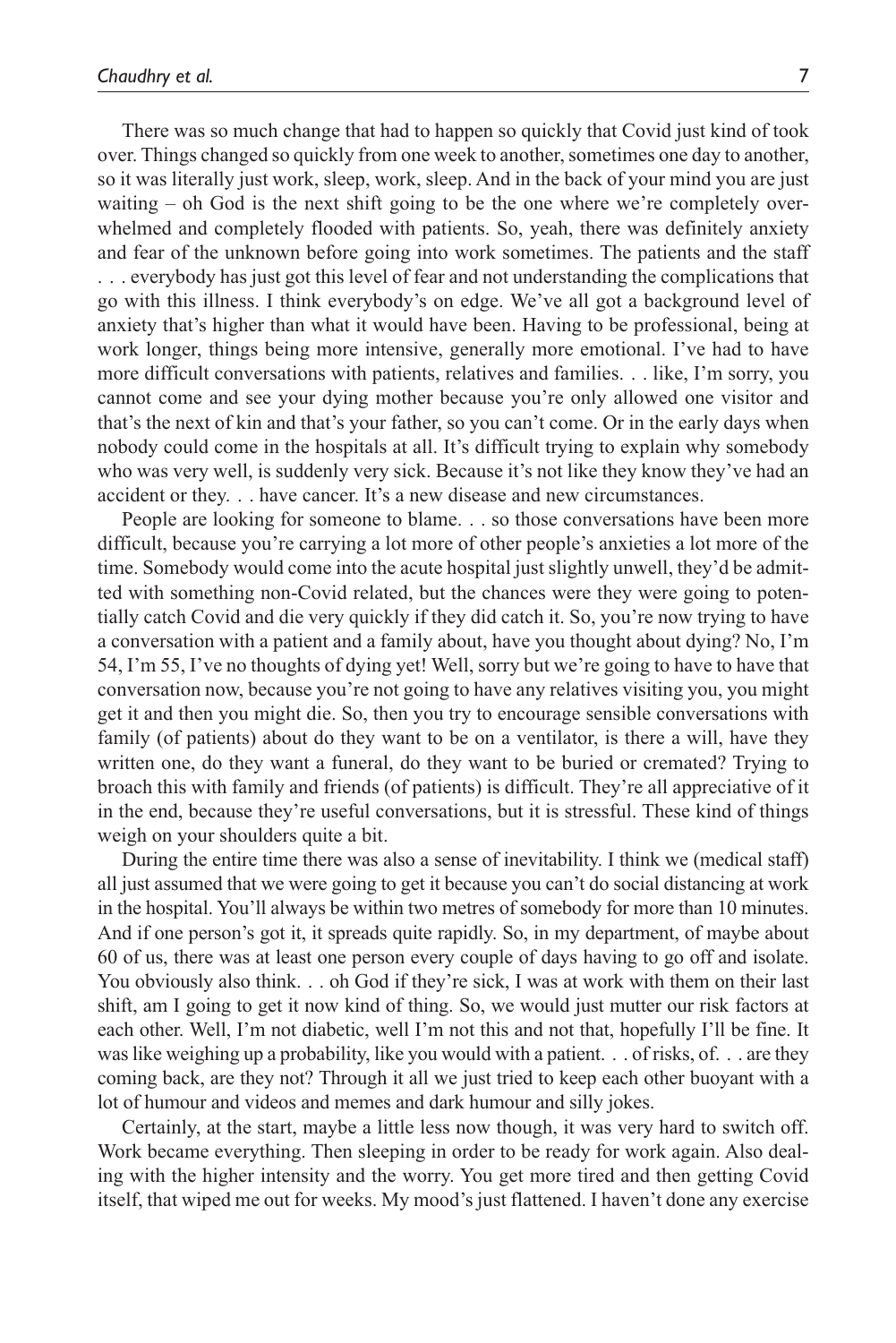since the lockdown. I'm either at work or in my spare time I was doing locums. Then once I was ill (with Covid-19) . . . it took me a long time to get over the fatigue from being ill. I've just lost the motivation to exercise and yeah, I eat a lot of sweets and chocolate as reward. So yes, I've put on weight. I've become more unhealthy. I also sleep worse than I used to. I don't know why, because I don't know that I'm particularly stressed but yeah, I sleep worse and I'm more tired now.

Because things are possibly a bit more intense at the moment, and therefore, I think about work stuff more so yeah, I've had to switch off from reading up about Covid constantly. I had become quite obsessive about that, especially when I was ill. I've switched off now. Before all of this I would have been on the phone quite a lot to friends and enjoyed video chats and stuff like that. I haven't phoned that many people. I've found now, I actively avoid it. I just try and protect myself more and commit to social things and stuff less. I don't really know why, but I just find it all a bit much, all a bit intense. Maybe I've withdrawn, I don't know.

## **Conclusion**

Our context-based narrative of employee burnout highlights the inadequacy of the extant burnout literature's predominant emphasis on the organisational level of analysis, underlining the need for a more multi-dimensional consideration of the organisational, external/socio-political *and* time contexts. This more expansive approach to the context of burnout will be of relevance for a range of employees (such as healthcare, social care, local government, police force, firefighters and so on) whose work is heavily impacted by extra-organisational factors like changes in national policy, perceived lack of governmental support/funding, and unfavourable public opinion about their employing organisation. Additionally, this account also helps us consider burnout in the context of atypical, uncontrollable and fast-paced external shocks such as pandemics, recessions, natural disasters and so on. Furthermore, the unique pattern of burnout that emerged from this account which emphasised a maintenance of, rather than reduction in, professional efficacy signals the need to reconceptualise the dimension of professional efficacy as more than just an outcome of burnout (Greenglass et al., 2003; Hsieh and Chao, 2004; Jung and Kim, 2012). Crucially, this distinctive pattern of burnout is likely to be of relevance for other 'helping professions' or jobs involving 'people work', such as healthcare professionals, solicitors, teachers, and social workers (Cordes and Dougherty, 1993: 622) where employees may also actively seek to maintain professional efficacy.

#### **Acknowledgements**

The authors would like to thank Dr Elizabeth Waterson (pseudonym) for not only participating in this research, but also for speaking so candidly, and at length, about her experiences. We would also like to express our thanks to all NHS staff and key workers.

### **Funding**

The authors received no financial support for the research, authorship, and/or publication of this article.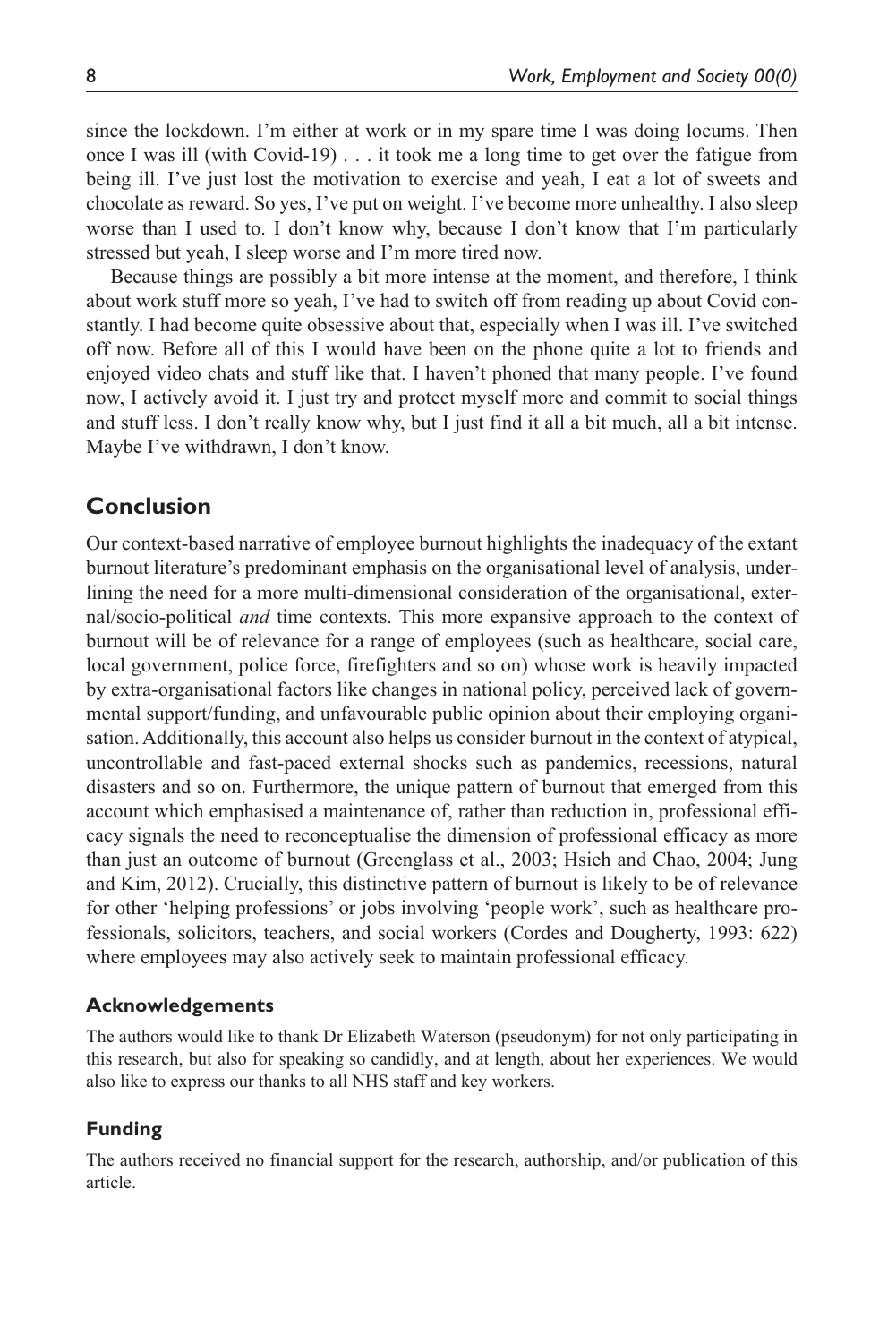#### **ORCID iD**

Sara Chaudhry **D** <https://orcid.org/0000-0003-0178-6749> Emily Yarrow  $\Box$  <https://orcid.org/0000-0003-4336-5782> Maryam Aldossari **iD** <https://orcid.org/0000-0001-9661-4610>

### **References**

- Bresó E, Salanova M and Schaufeli WB (2007) In search of the 'third dimension' of burnout: Efficacy or inefficacy? *Applied Psychology* 56(3): 460–478.
- British Medical Association (BMA) (2020) Stress and burnout warning over COVID-19. Available at: <https://www.bma.org.uk/news-and-opinion/stress-and-burnout-warning-over-covid-19> (accessed 14 August 2020).
- Castanheira F and Chambel MJ (2010) Reducing burnout in call centers through HR practices. *Human Resource Management* 49(6): 1047–1065.
- Cordes CL and Dougherty TW (1993) A review and an integration of research on job burnout. *Academy of Management Review* 18(4): 621–656.
- Costello A (2020) How a string of failures by the British government helped COVID-19 to mutate. *The Guardian*, 22 December. Available at: [https://www.theguardian.com/commen](https://www.theguardian.com/commentisfree/2020/dec/22/uk-government-blamed-covid-19-mutation-occur)[tisfree/2020/dec/22/uk-government-blamed-covid-19-mutation-occur](https://www.theguardian.com/commentisfree/2020/dec/22/uk-government-blamed-covid-19-mutation-occur) (accessed 6 January 2021).
- Davillas A and Jones AM (2021) The first wave of the COVID-19 pandemic and its impact on socioeconomic inequality in psychological distress in the UK. *IZA Institute of Labor Economics*, January. Available at: [https://www.iza.org/publications/dp/14057/the-first-wave-of-the](https://www.iza.org/publications/dp/14057/the-first-wave-of-the-covid-19-pandemic-and-its-impact-on-socioeconomic-inequality-in-psychological-distress-in-the-uk)[covid-19-pandemic-and-its-impact-on-socioeconomic-inequality-in-psychological-distress](https://www.iza.org/publications/dp/14057/the-first-wave-of-the-covid-19-pandemic-and-its-impact-on-socioeconomic-inequality-in-psychological-distress-in-the-uk)[in-the-uk](https://www.iza.org/publications/dp/14057/the-first-wave-of-the-covid-19-pandemic-and-its-impact-on-socioeconomic-inequality-in-psychological-distress-in-the-uk) (accessed 17 January 2021).
- Deery S, Walsh J and Guest D (2011) Workplace aggression: the effects of harassment on job burnout and turnover intentions. *Work, Employment and Society* 25(4): 742–759.
- Fan D, Cui L, Zhang MM, Zhu CJ, Härtel CE and Nyland C (2014) Influence of high-performance work systems on employee subjective well-being and job burnout: empirical evidence from the Chinese healthcare sector. *The International Journal of Human Resource Management* 25(7): 931–950.
- Firth H and Britton P (1989) Burnout, absence and turnover amongst British nursing staff. *Journal of Occupational Psychology* 62(1): 55–59.
- Golembiewski RT (1989) A note on Leiter's study: highlighting two models of burnout. *Group & Organization Studies* 14(1): 5–13.
- Granter E, Wankhade P, McCann L, Hassard J and Hyde P (2019) Multiple dimensions of work intensity: ambulance work as edgework. *Work, Employment and Society* 33(2): 280–297.
- Greenglass ER, Burke RJ and Moore KA (2003) Reactions to increased workload: effects on professional efficacy of nurses. *Applied Psychology* 52(4): 580–597.
- Handy JA (1988) Theoretical and methodological problems within occupational stress and burnout research. *Human Relations* 41(5): 351–369.
- Hsieh AT and Chao HY (2004) A reassessment of the relationship between job specialization, job rotation and job burnout: example of Taiwan's high-technology industry. *The International Journal of Human Resource Management* 15(6): 1108–1123.
- Hyman J, Scholarios D and Baldry C (2005) Getting on or getting by? Employee flexibility and coping strategies for home and work. *Work, Employment and Society* 19(4): 705–725.
- Jung J and Kim Y (2012) Causes of newspaper firm employee burnout in Korea and its impact on organizational commitment and turnover intention. *The International Journal of Human Resource Management* 23(17): 3636–3651.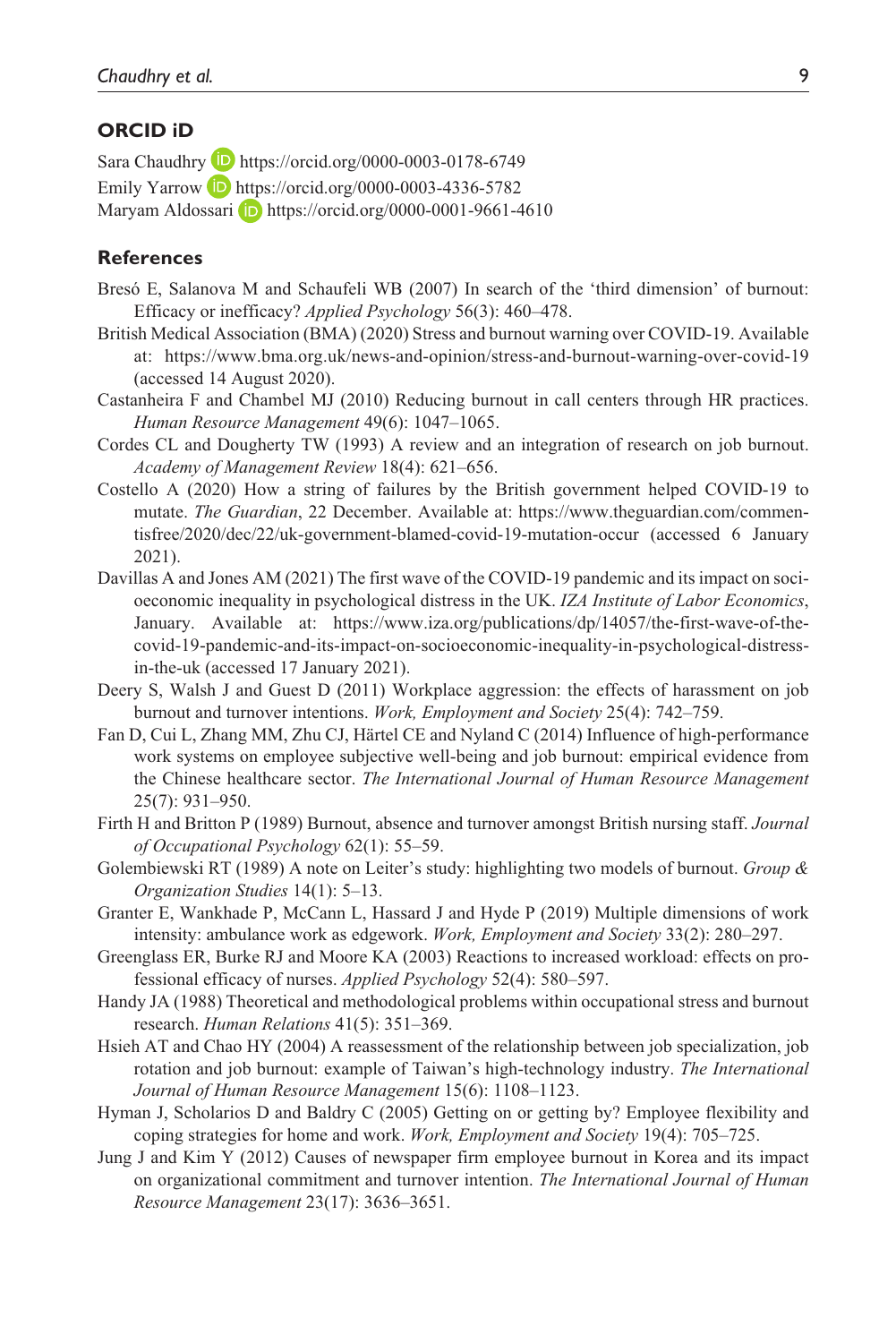- Krishna R (2020) The transcript of what Boris Johnson said on This Morning about the new coronavirus. *Full Fact*, 10 March. Available at: [https://fullfact.org/health/boris-johnson-corona](https://fullfact.org/health/boris-johnson-coronavirus-this-morning/)[virus-this-morning/](https://fullfact.org/health/boris-johnson-coronavirus-this-morning/) (accessed 10 September 2020).
- Leiter MP (1992) Burn-out as a crisis in self-efficacy: conceptual and practical implications. *Work & Stress* 6(2): 107–115.
- Leiter MP and Maslach C (1988) The impact of interpersonal environment on burnout and organizational commitment. *Journal of Organizational Behavior* 9(4): 297–308.
- Lovett S (2021) This was absolutely avoidable: how the UK lost 100,000 lives to COVID-19. *The Independent*, 27 January. Available at: [https://www.independent.co.uk/news/health/covid](https://www.independent.co.uk/news/health/covid-deaths-uk-coronavirus-cases-latest-b1792224.html)[deaths-uk-coronavirus-cases-latest-b1792224.html](https://www.independent.co.uk/news/health/covid-deaths-uk-coronavirus-cases-latest-b1792224.html) (accessed 27 January 2021).
- McKinley N, McCain RS, Convie L, Clarke M, Demster M, Campbell WJ et al. (2020) Resilience, burnout and coping mechanisms in UK doctors: a cross-sectional study. *BMJ Open* 10(1): e031765.
- Maslach C (1998) A multidimensional theory of burnout. In: Cooper CL (ed.) *Theories of Organizational Stress*. Oxford: Oxford University Press, 68–85.
- Maslach C and Jackson SE (1981) The measurement of experienced burnout. *Journal of Occupational Behaviour* 2(2): 99–113.
- Montgomery A, Panagopoulou E, Esmail A, Richards T and Maslach C (2019) Burnout in healthcare: the case for organisational change. *BMJ* 366: 14774.
- Moore JE (2000) Why is this happening? A casual attribution approach to work exhaustion consequences. *Academy of Management Review* 25(2): 335–349.
- Schaufeli WB and Bakker AB (2004) Job demands, job resources, and their relationship with burnout and engagement: a multi-sample study. *Journal of Organizational Behavior: The International Journal of Industrial, Occupational and Organizational Psychology and Behavior* 25(3): 293–315.
- Strauss-Kahn MO (2020) Can we compare COVID-19 and the 2008 crises? *Atlantic Council*, 5 May. Available at: [https://www.atlanticcouncil.org/blogs/new-atlanticist/can-we-compare](https://www.atlanticcouncil.org/blogs/new-atlanticist/can-we-compare-the-covid-19-and-2008-crises/)[the-covid-19-and-2008-crises/](https://www.atlanticcouncil.org/blogs/new-atlanticist/can-we-compare-the-covid-19-and-2008-crises/) (accessed 8 September 2020).
- The Guardian (2021) Doctors in UK and Ireland face 'ongoing distress' from COVID first wave. *The Guardian*, 18 January. Available at: [https://www.theguardian.com/world/2021/jan/18/doctors](https://www.theguardian.com/world/2021/jan/18/doctors-uk-ireland-ongoing-distress-covid-coronavirus-first-wave)[uk-ireland-ongoing-distress-covid-coronavirus-first-wave](https://www.theguardian.com/world/2021/jan/18/doctors-uk-ireland-ongoing-distress-covid-coronavirus-first-wave) (accessed 20 January 2021).
- World Health Organization (WHO) (2019) Burn-out an 'occupational phenomenon': International classification of diseases, 28 May. Available at: [https://www.who.int/mental\\_health/evi](https://www.who.int/mental_health/evidence/burn-out/en/)[dence/burn-out/en/](https://www.who.int/mental_health/evidence/burn-out/en/) (accessed 14 August 2020).

Sara Chaudhry is Senior Lecturer in International Human Resource Management at Birkbeck, University of London. The focus of her research is on international human resource management, specifically work on HRM in the global South, the cross-border transfer of HRM policies and practices in multinational enterprises, career orientations of multinational employees and global talent management.

Emily Yarrow is a Senior Lecturer in Management & Organisations at Newcastle University Business School, UK. Emily's research focuses on the impact of research evaluation on female aca- demics' careers; gendered networks; and inequality regimes. Her work contributes to understandings of gendered organisational behaviour and women's lived experiences of organisational life.

Maryam Aldossari is a Senior Lecturer in Human Resource Management at Aston Business School. Her research interests cover amongst other topics, equality and workforce diversity, women's